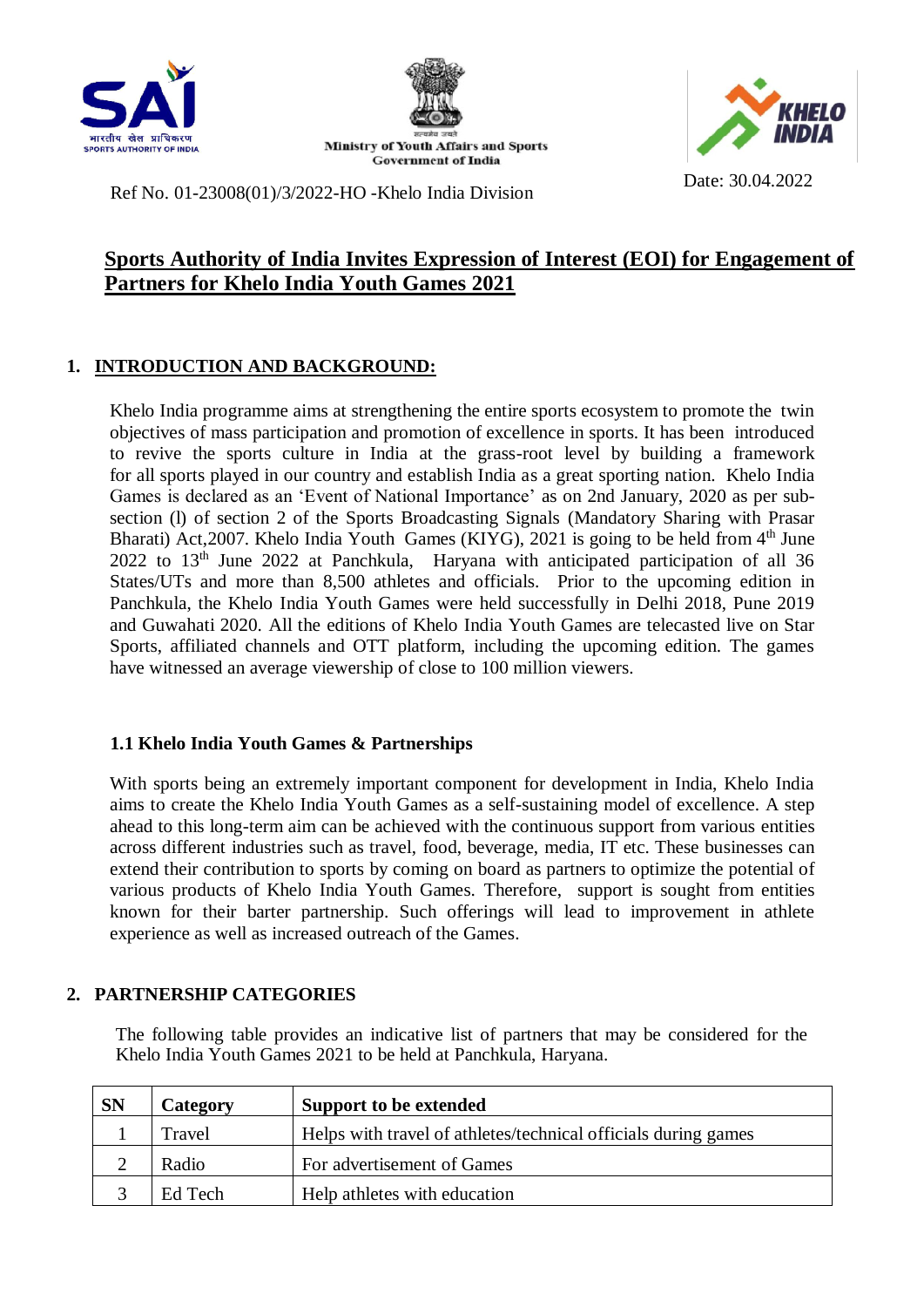| 4            | Insurance     | Insurance for the games                                       |  |
|--------------|---------------|---------------------------------------------------------------|--|
|              | IT            | IT Support for the games                                      |  |
|              | Nutrition $&$ |                                                               |  |
| <sub>0</sub> | Wellness      | Helps athletes with products of nutrition and wellness        |  |
|              | Beverage      | Provides water and other related beverages during games       |  |
| 8            | Food          | Provide food during games for athletes and other stakeholders |  |

The above is indicative in nature and there are possibilities of having more partners. Any intended partner can file application indicating intention to partner with the Games. In exchange of such goods and services these entities may be allowed branding opportunity/ marketing activities through Khelo India athletes/ brand exposure at Field of Play (FOP) and venue of games or any other mutually agreed marketing activity. A fee of Rs10 lakh will be mandatory to join as a partner. As against that tent for kiosk for the product display or service would be made available.

#### **3. ELIGIBILITY CRITERIA**

The prospective bidders must fulfill the following minimum conditions:

| S<br>N | <b>Criteria</b>                                  | <b>Documents Required</b>                              |  |
|--------|--------------------------------------------------|--------------------------------------------------------|--|
|        |                                                  |                                                        |  |
|        | Multiple organisations including multinational   | A. Copy of Certificate of                              |  |
|        | corporates, Indian corporates, government/semi   | Incorporation,                                         |  |
|        | government organisations, NGOs, PSUs, trusts,    | Partnership Deed with<br>appropriate authority         |  |
|        | LLPs, foundations, educational bodies/foreign    |                                                        |  |
|        | bodies sole proprietorships and any other entity |                                                        |  |
|        | which comes under the ambit of the MCA,          | B. Copy of GST & IT (PAN)<br>registration certificates |  |
|        | Government of India can provide with such        |                                                        |  |
|        | goods and services.                              |                                                        |  |
|        | The bodies (participants) from the countries     |                                                        |  |
|        | sharing land border etc. with India will be      |                                                        |  |
|        | allowed only if they are registered with the     |                                                        |  |
|        | competent authority subject to the restriction   |                                                        |  |
|        | from Govt. of India                              |                                                        |  |

### **4. RESTRICTED PRODUCT CATEGORIES:**

The following product categories shall be restricted for any kind of association with KIYG 2021:

| Ø<br>N | Category                                                 |  | Category                     |
|--------|----------------------------------------------------------|--|------------------------------|
|        | <b>Tobacco Products</b>                                  |  | Lottery                      |
|        | Weapons and Explosives                                   |  | <b>Multi-Level Marketing</b> |
|        | Derogatory Personal, Political, and Religious<br>Content |  | Over-the-Counter Drugs       |
| 4      | Spy Cams and Surveillance Equipment                      |  | Payday and Short-Term Loans  |
|        | <b>Counterfeit Goods</b>                                 |  | Personal Loans               |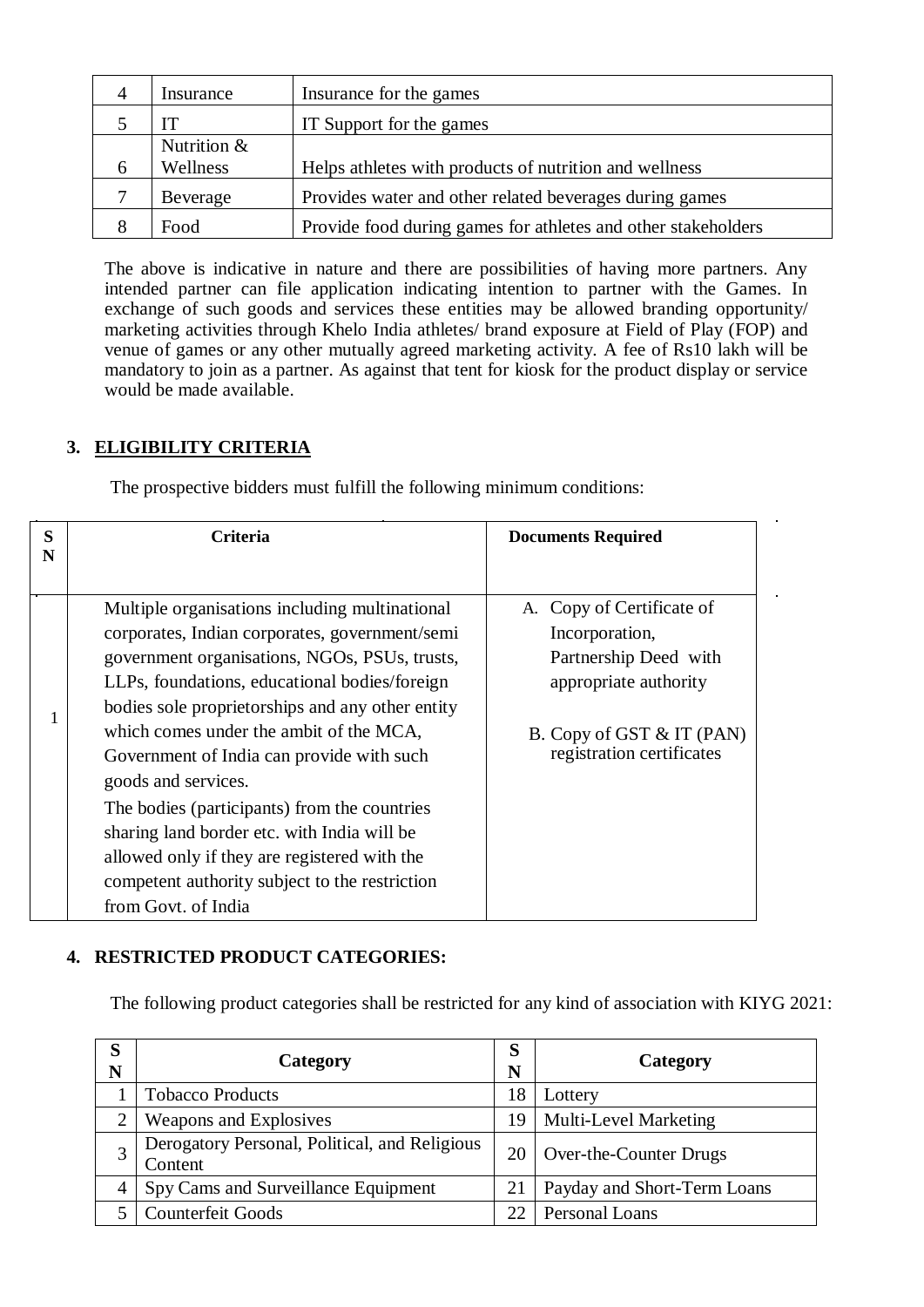| 6  | <b>Fake Documents</b>                           |    | <b>Online Pharmacies</b>                                                                                       |
|----|-------------------------------------------------|----|----------------------------------------------------------------------------------------------------------------|
| 7  | <b>Adult Products and Services</b>              |    | Politics                                                                                                       |
| 8  | Penny Auctions                                  |    | <b>Recreational Drugs</b>                                                                                      |
| 9  | Alcohol                                         |    | <b>Prescription Drugs</b>                                                                                      |
| 10 | <b>Body Parts</b>                               |    | Rehab                                                                                                          |
| 11 | Cannabis                                        |    | Reproductive Health                                                                                            |
| 12 | Dating                                          |    | Spyware and Malware                                                                                            |
| 13 | Drug Tests and Exam-Taking Services             | 30 | <b>Subscription Services</b>                                                                                   |
| 14 | <b>Fake Followers Services</b>                  |    | <b>Unauthorized Set-Top Boxes</b>                                                                              |
| 15 | Gambling                                        |    | <b>Unsafe Supplements</b>                                                                                      |
| 16 | Hacking and Surveillance                        |    | <b>Binary Options</b>                                                                                          |
| 17 | <b>Illegal Automobile Modification Products</b> | 34 | Any other category that<br>MYAS/SAI on its sole discretion<br>feels inappropriate to be included<br>as Sponsor |

## **5. APPLICATION PROCEDURE**

The proposal shall be submitted to email id: procurement.kheloindia@gmail.com. The proposals received till 14th May, 2022 will be processed in first slot. The proposals received after 14th may will be processed in every two (2) days as a batch. The last date to submit the proposals for 2nd slot would be 25th May 2022. Queries, if any may be sent on the above email Id by 6th May, 2022. The request can be processed any time after receipt of proposal based on its utility for SAI.. The following will be mandatorily submitted:

- a. Name of the Organization.
- b. Registration/Incorporation date & Certificate.
- c. Name of Authorized signatory with Designation.
- d. Partnership Category.
- e. Support items.
- f. Type of Partnership proposed.
- g. Expectation from SAI.

It is the sole discretion of SAI to award partnership to more than 1 bidder belonging to same category.

Sports Authority of India (SAI) has the right to accept or reject or abort any proposal at any stage in its sole discretion.